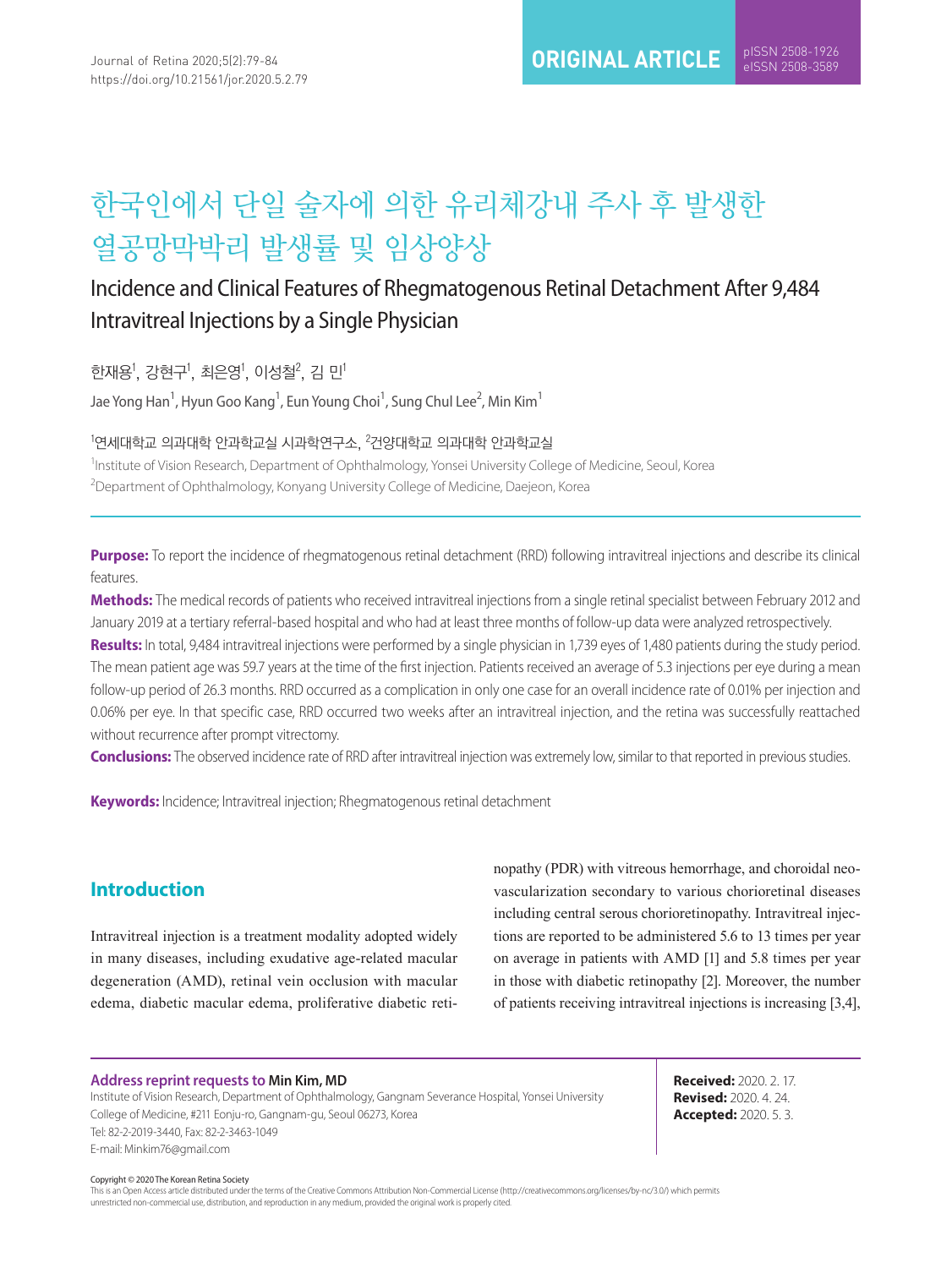with most needing to receive continuous treatment to maintain the therapeutic efficacy. Many studies have sought to discern the best way to minimize the various potential side effects of intravitreal injections [5-7], but severe complications continue to appear, including endophthalmitis (0.3%), cataract (0.2-3.6%), and rhegmatogenous retinal detachment (RRD) (0.9%) [8-11]. Of critical importance in the injection process is to perform the injection at approximately 3.5 to 4 mm from the limbus, given that penetration at more than 4.5 mm from the limbus may damage the anterior base of the vitreous and ora serrata. Such trauma can cause severe damage to all layers of the retina, including retinal tears or holes, that can progress to vision-threatening conditions such as vitreous hemorrhage, RRD, and choroidal detachment [12]. Although there have been reports on the incidence of RRD after intravitreal injection, to our knowledge, there have been no studies performed only in Korean patients. Furthermore, most studies that have included large numbers of participants have entailed the pooling of data from multiple centers with multiple physicians or are limited by a relatively small sample size of patients treated by a single physician [6]. In contrast, this study sought to report the incidence of RRD after intravitreal injections by a single physician in comparison with that reported previously and to describe the clinical features and outcomes in a large number of patients who received intravitreal injections from a single physician.

### **Materials and Methods**

The study was approved by the Institutional Review Board of Yonsei University Gangnam Severance Hospital (IRB No. 3-2019-0283) and adhered to the tenets of the Declaration of Helsinki and the Good Clinical Practice guidelines. We retrospectively reviewed the medical records of patients who received intravitreal injections administered by a single retinal specialist (M. K.) between February 2012 and January 2019. Demographic data at baseline, including patient age and sex, and clinical data such as diagnoses, the number of intravitreal injections received, and the agent injected, were collected.

All patients provided written informed consent, which was documented electronically before each injection. The injection was administered in an operating room or a treatment room in the outpatient clinic. A topical dilating agent (0.5% tropicamide/0.5% phenylephrine, Tropherine®; Hanmi Pharm Co. Ltd., Seoul, Korea) was administered 30 minutes before injection. Additionally, topical 0.5% proparacaine hydrochloride (Alcaine®; Alcon, Fort Worth, TX, USA) was instilled in the eye before each injection, followed by application of a povidone-iodine swab to the eyelid, eyelashes, and lid margin. A sterile speculum was inserted, and 5% povidone-iodine solution was introduced over the ocular surface to sterilize the conjunctival sac. The intravitreal injection was performed at 3.5 to 4.0 mm from the limbus, mainly in the superotemporal or inferotemporal quadrant. A 30-gauge needle was used for all injections, except those involving Ozurdex® (Allergan Inc., Dublin, Ireland), for which an enclosed 22-gauge needle was used. All patients received topical 0.3% gatifloxacin (Gatiflo®; Handok, Seoul, Korea) for one week after each injection [6,7,13].

Patients were followed up at one month after each injection. All patients underwent a fundus examination including ultra-widefield scanning laser ophthalmoscopy (Optomap; Optos, Marlborough, MA, USA) and dilated binocular indirect ophthalmoscopy at each visit. Patients were provided with verbal and written instructions to visit the clinic earlier or to contact a local ophthalmologist if they developed sudden floaters, flashes, a visual field defect, loss of vision, eye pain, or redness. Patients presenting to our clinic with such symptoms were examined immediately. Patients with less than three months of follow-up data after treatment were excluded.

All fundus images, time of occurrence, features of the condition, and the course of treatment were reviewed if RRD developed after intravitreal injection. All statistical analyses were performed using the Statistical Package for the Social Sciences for Windows (version 23.0; IBM Corp., Armonk, NY, USA).

#### **Results**

A total of 9,484 injections was performed in 1,739 eyes of 1,480 patients. The mean patient age at the time of the first injection was  $59.7 \pm 17.6$  (range, 0-94) years, and 842 patients (56.9%) were male. The mean follow-up duration was  $26.3 \pm 19.3$  (range, 3.0-82.0) months (Table 1). The average number of injections per eye was  $5.3 \pm 6.5$  (range, 1-46). The agents injected were as follows: bevacizumab (Avastin®; Genentech Inc., San Francisco, CA, USA) in 5,766 (60.8%);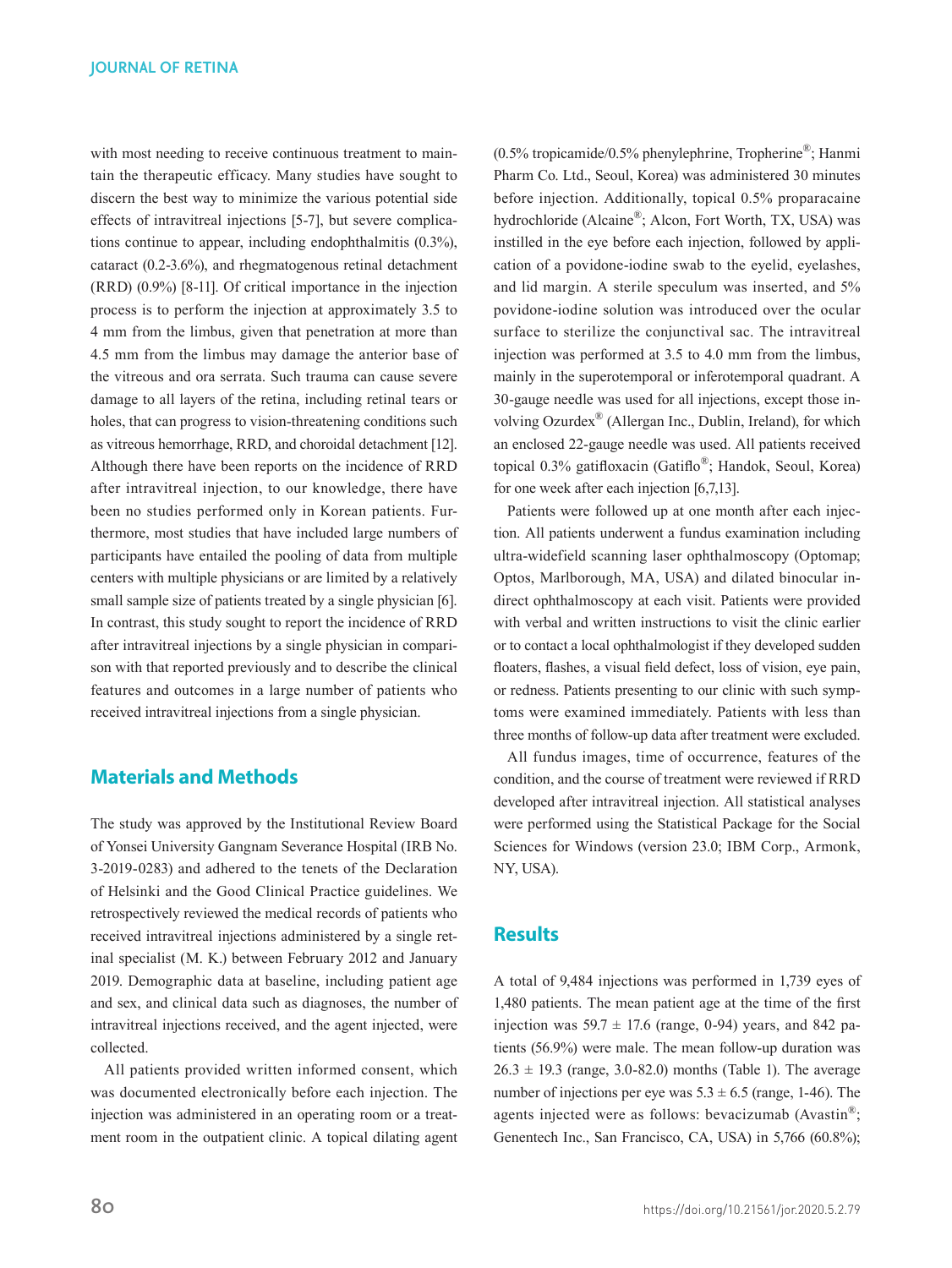aflibercept (Eylea®; Bayer, Leverkusen, Germany) in 1,603 (16.9%); ranibizumab (Lucentis®; Genentech Inc.) in 1,385 (14.6%); dexamethasone intravitreal implant (Ozurdex $^{\circledR}$ ; Allergan, Inc.) in 654 (6.9%); and others (including ganciclovir [Cymevene®; Hoffmann-La Roche, Welwyn Garden City, UK], steroids, antibiotics, and antifungals) in 76 (0.8%) (Table 1).

The most common condition requiring intravitreal injection was exudative AMD ( $n = 353$ , 23.9%), which was followed by vitreous hemorrhage associated with diabetic retinopathy ( $n = 286$ ; 19.3%), retinal vein occlusion with

**Table 1.** Baseline characteristics of the study population

| Characteristic                                  | Value         |
|-------------------------------------------------|---------------|
| Total number of injections performed            | 9,484         |
| Total number of subjects/eyes                   | 1,480/1,739   |
| Age at time of first injection (years)          | $59.7 + 17.6$ |
| Sex (male)                                      | 842 (56.9)    |
| Injections performed                            | 9,484 (100)   |
| <b>Bevacizumab</b>                              | 5,766 (60.8)  |
| Aflibercept                                     | 1,603 (16.9)  |
| Ranibizumab                                     | 1,385 (14.6)  |
| Dexamethasone implant                           | 654(6.9)      |
| Other (antibacterial, antiviral, or antifungal) | 76 (0.8)      |
| Follow-up duration (months)                     | $26.3 + 19.3$ |

Values are presented as mean ± standard deviation or number (%).

**Table 2.** Diagnoses of patients treated with intravitreal injections

| Diagnose                                                        | Value      |
|-----------------------------------------------------------------|------------|
| Neovascular age-related macular degeneration                    | 353 (23.9) |
| Proliferative diabetic retinopathy with vitreous<br>hemorrhage  | 286 (19.3) |
| Retinal vein occlusion with macular edema                       | 221 (14.9) |
| Diabetic macular edema                                          | 169 (11.4) |
| Central serous chorioretinopathy                                | 146 (9.9)  |
| Uveitis (including uveitic macular edema)                       | 89(6.0)    |
| Retinopathy of prematurity                                      | 33(2.2)    |
| Cytomegalovirus retinitis                                       | 22(1.5)    |
| Hypertensive retinopathy                                        | 9(0.6)     |
| Retinal vasculitis                                              | 6(0.4)     |
| Other (including endophthalmitis and acute<br>retinal necrosis) | 146 (9.9)  |
| Total                                                           | 1,480      |

Values are presented as number (%).

macular edema (n = 221, 14.9%), diabetic macular edema  $(n = 169, 11.4\%)$ , central serous chorioretinopathy  $(n = 146,$ 9.9%), and uveitis ( $n = 89, 6.0\%$ ) (Table 2).

The occurrence of RRD was noted as a complication in only one eye from one patient, yielding incidence rates of 0.01% per injection and 0.06% per injected eye. This complication occurred in a 36-year-old man with a diagnosis of PDR accompanied by vitreous hemorrhage in his left eye who received three consecutive intravitreal injections of bevacizumab. He was scheduled to return for an outpatient follow-up visit at one month after the final injection but experienced sudden vision loss in the treated eye after only two weeks. Dilated fundus examination revealed a peripheral retinal tear at the superotemporal quadrant with bullous retinal detachment in the temporal half of the retina involving the macula (Fig. 1). The patient underwent prompt vitrectomy with gas tamponade. During subsequent postoperative follow-up, the patient remained stable without complications, such as recurrence of RRD, or need for additional injections or other treatment.



**Figure 1.** Retinal detachment after intravitreal injection of anti-vascular endothelial growth factor in a 36-year-old man diagnosed with proliferative diabetic retinopathy accompanied by vitreous hemorrhage in his left eye. (A) A wide-field fundus image acquired before intravitreal bevacizumab injection shows residual vitreous hemorrhage without peripheral retinal breaks. (B) Two weeks after intravitreal bevacizumab injection, a bullous retinal detachment was evident. (C) After prompt vitrectomy, a well-attached retina can be seen at one month postoperatively. (D) Follow-up imaging at 18 months after surgery revealed a stable flat retina with peripheral scarring from laser photocoagulation.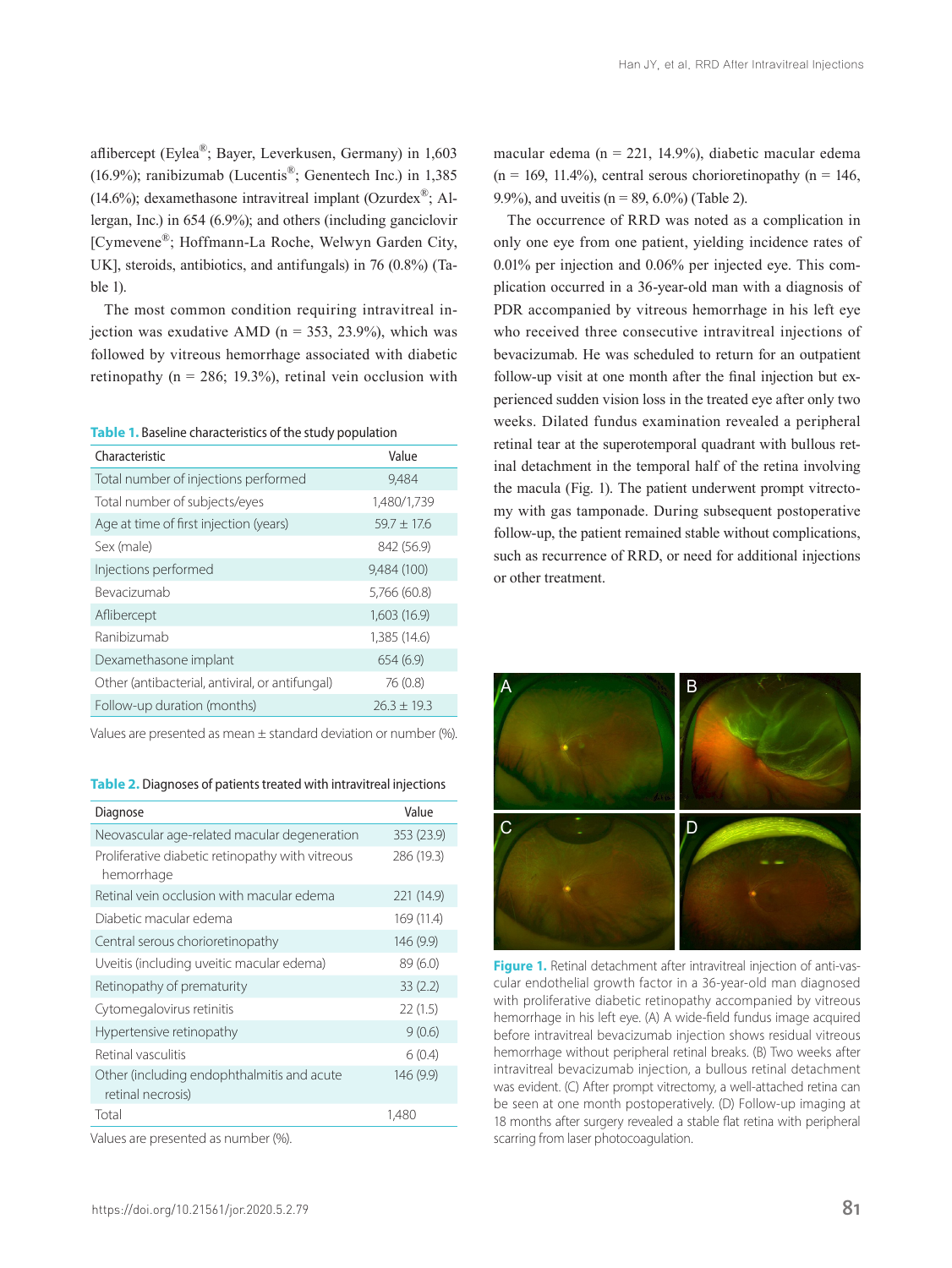#### **Discussion**

In the present retrospective review of 9,484 intravitreal injections performed by a single retinal specialist, we identified only one case complicated by RRD among 1,739 eyes from 1,480 patients, for an incidence rate of 0.01% per injection. According to previous studies, the incidence of RRD after intravitreal injection varies from 0% to 0.9% [6,7,9,14-20]. The incidence in our study, which is based on a relatively large number of cases, was significantly lower than that in previous reports. This discrepancy may reflect differences in study design such as number of physicians involved, perioperative procedures, and the treating physician's proficiency and technique.

Park et al. [21] reported that 10.39 cases of RRD per 100,000 people in South Korea occurred from 2007 to 2011, which is an incidence of 0.01%. This rate is similar to that in our study, suggesting that intravitreal injection does not necessarily increase the risk of RRD compared to its incidence in the general population if appropriate perioperative management protocols and injection techniques are used. However, it is difficult to exclude the risk of retinal detachment after intravitreal injection, especially given that all intravitreal injections were administered by the same physician in our study and the variable incidence rates reported in previous research [6].

Adopting the correct injection technique is critical to minimizing the risk of serious complications. A crucial step in reducing the incidence of RRD may be identifying the correct anatomic location for injection. If the needle were to penetrate posterior to the appropriate site, the anterior base of the vitreous and ora serrata could be damaged, and the entire retina could be breached. Such damage can lead to retinal tears and progress to retinal detachment [22]. Therefore, to minimize the risk of RRD, physicians should avoid the anterior base of the vitreous and ora serrata by targeting the area 3.5 to 4.0 mm from the corneolimbal margin and, at the same time, should not point the tip of the needle too far posteriorly. Furthermore, to avoid complications such as vitreous incarceration, the sclera should be penetrated obliquely rather than perpendicularly. Indeed, there are reports that a double-plane tunnel technique can significantly lower the risk of RRD. Using this technique, the sclera is first penetrated at an angle of 15° to 30°, after which point, the needle is repositioned to an angle of 45° to 60° while the sclera is still

engaged [22-24].

The RRD case in our study occurred in a male patient with myopia (-5.25 diopters) who was treated with three consecutive intravitreal bevacizumab injections prior to occurrence of RRD. A previous study by Meyer et al. [7] reported a higher incidence of RRD in myopic eyes, with four of the five RRD cases having myopia ranging from -1.75 to -5.5 diopters. The authors recommended examining myopic eyes for lattice degeneration, atrophic holes, or vitreous tractions with a contact lens and treating these lesions prior to proceeding with a patient's first injection. Although no definite retinal tear or lattice degeneration was found prior to injection in our case, a careful fundus examination including a contact lens exam may help to prevent post-injection RRD in myopic eyes. Furthermore, the indication for treatment in this particular patient was PDR. The natural course of PDR is a cycle of proliferation and regression of new vessels, proliferation of fibrous tissue, adhesion between the posterior vitreous surface and fibrovascular proliferations, and contraction of the posterior vitreous. Intravitreous injection of bevacizumab could perhaps worsen this natural course by stimulating regression of the vascular component of fibrovascular proliferation with a concurrent increase in fibrosis, eventually aggravating the retinal traction [25]. As this socalled "crunch syndrome" is a well-known contributing factor to tractional retinal detachment, injections should be performed only after careful deliberation in patients with PDR.

Our study population included diseases like acute retinal necrosis and cytomegalovirus retinitis that tend to pair with a high incidence of retinal tear. In these conditions, a hole or tear can form in the necrotic area due to disease progression regardless of intravitreal injection. However, in our study, there was no patient who presented with retinal tear or retinal hole. The small number of patients with these diseases seems to have influenced the results.

Our study has several limitations. First, all the patients enrolled were from the practice of one retinal specialist at a single tertiary hospital. Second, there was only one confirmed case of RRD as a complication, which made it difficult to determine whether or not the risk of RRD depends on injection site, agent injected, or another factor such as the disease being treated. Therefore, further research to answer these questions is needed in the future. However, the strength of our study is that it is a single-center, single-practitioner case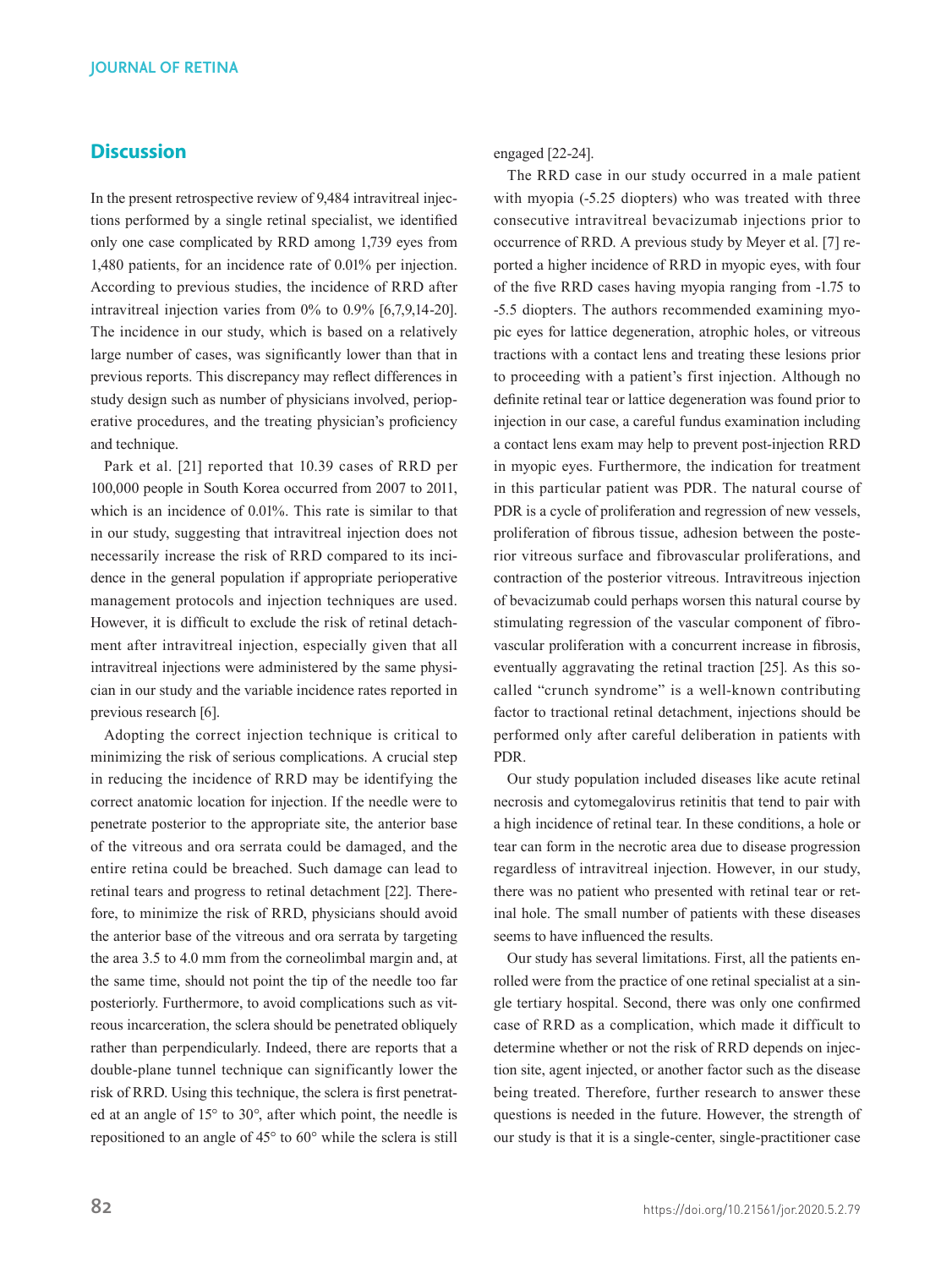series with a relatively long follow-up period that included a larger number of patients than in previous studies, which allowed us to minimize the variations introduced by multiple practitioners.

The incidence of RRD after intravitreal injection in our study was similar to that reported in previous studies and to the overall incidence of RRD in the Korean population. This finding suggests that intravitreal injection is a safe treatment modality when performed with a proper technique and safety precautions.

#### **Conflicts of Interest**

The authors have no conflicts to disclose.

#### **References**

- 1. Gemenetzi M, Patel PJ. A systematic review of the treat and extend treatment regimen with anti-VEGF agents for neovascular age-related macular degeneration. Ophthalmol Ther 2017;6:79- 92.
- 2. Arevalo JF, Sanchez JG, Lasave AF, et al. Intravitreal bevacizumab (Avastin) for diabetic retinopathy: the 2010 GLADAOF lecture. J Ophthalmol 2011;2011:584238.
- 3. Keenan TD, Wotton CJ, Goldacre MJ. Trends over time and geographical variation in rates of intravitreal injections in England. Br J Ophthalmol 2012;96:413-8.
- 4. Williams GA. IVT injections: health policy implications. Rev Ophthalmol 2014;21:62-4.
- 5. Grzybowski A, Told R, Sacu S, et al. 2018 update on intravitreal injections: euretina expert consensus recommendations. Ophthalmologica 2018;239:181-93.
- 6. Karabag RY, Parlak M, Cetin G, et al. Retinal tears and rhegmatogenous retinal detachment after intravitreal injections: its prevalence and case reports. Digit J Ophthalmol 2015;21:8-10.
- 7. Meyer CH, Michels S, Rodrigues EB, et al. Incidence of rhegmatogenous retinal detachments after intravitreal antivascular endothelial factor injections. Acta Ophthalmol 2011;89:70-5.
- 8. Clark A, Morlet N, Ng JQ, et al. Risk for retinal detachment after phacoemulsification: a whole-population study of cataract surgery outcomes. Arch Ophthalmol 2012;130:882-8.
- 9. Jager RD, Aiello LP, Patel SC, Cunningham ET Jr. Risks of intravitreous injection: a comprehensive review. Retina 2004;24:676-98.
- 10. Olsen T, Jeppesen P. The incidence of retinal detachment after

cataract surgery. Open Ophthalmol J 2012;6:79-82.

- 11. Sampat KM, Garg SJ. Complications of intravitreal injections. Curr Opin Ophthalmol 2010;21:178-83.
- 12. Smiddy WE, Michels RG, Green WR. Lens and peripheral retinal relationships during vitrectomy. Retina 1991;11:199-203.
- 13. Park YJ, Son GS, Kim YJ, et al. Intravitreal anti-vascular endothelial growth factor injections to treat neovascular age-related macular degeneration: long-term treatment outcomes. J Korean Ophthalmol Soc 2018;59:1142-51.
- 14. Boyer D, Heier J, Brown DM, et al. Vascular endothelial growth factor trap-eye for macular edema secondary to central retinal vein occlusion: six-month results of the phase 3 COPERNICUS study. Ophthalmology 2012;119:1024-32.
- 15. Brown DM, Nguyen QD, Marcus DM, et al. Long-term outcomes of ranibizumab therapy for diabetic macular edema: the 36-month results from two phase III trials: RISE and RIDE. Ophthalmology 2013;120:2013-22.
- 16. Campochiaro PA, Brown DM, Awh CC, et al. Sustained benefits from ranibizumab for macular edema following central retinal vein occlusion: twelve-month outcomes of a phase III study. Ophthalmology 2011;118:2041-9.
- 17. Heier JS, Brown DM, Chong V, et al. Intravitreal aflibercept (VEGF trap-eye) in wet age-related macular degeneration. Ophthalmology 2012;119:2537-48.
- 18. Holz FG, Roider J, Ogura Y, et al. VEGF Trap-eye for macular oedema secondary to central retinal vein occlusion: 6-month results of the phase III GALILEO study. Br J Ophthalmol 2013;97:278-84.
- 19. Lang GE, Berta A, Eldem BM, et al. Two-year safety and efficacy of ranibizumab 0.5 mg in diabetic macular edema: interim analysis of the RESTORE extension study. Ophthalmology 2013;120:2004-12.
- 20. Rosenfeld PJ, Brown DM, Heier JS, et al. Ranibizumab for neovascular age-related macular degeneration. N Engl J Med 2006;355:1419-31.
- 21. Park SJ, Choi NK, Park KH, Woo SJ. Five year nationwide incidence of rhegmatogenous retinal detachment requiring surgery in Korea. PLoS One 2013;8:e80174.
- 22. Wimpissinger B, Binder S. Entry‐site‐related retinal detachment after pars plana vitrectomy. Acta Ophthalmol Scand 2007;85:782-5.
- 23. Knecht PB, Michels S, Sturm V, et al. Tunnelled versus straight intravitreal injection: intraocular pressure changes, vitreous reflux, and patient discomfort. Retina 2009;29:1175-81.
- 24. Özkaya A, Alkin Z, Celik U, et al. Comparing the effects of three